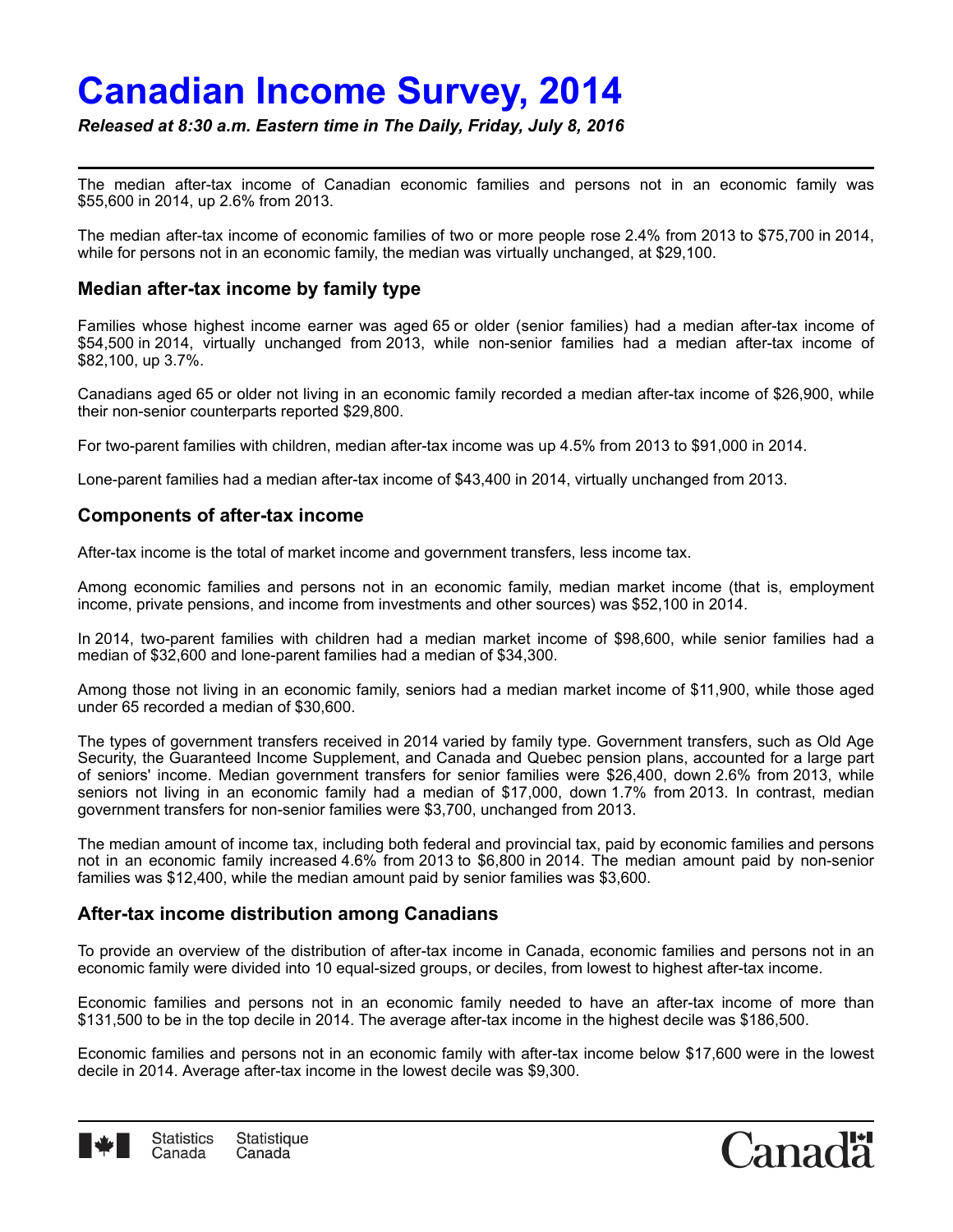## **Income inequality**

For statistics on income inequality, it is common practice to use income measures based on after-tax household income that has been adjusted for household size (adjusted after-tax income). Adjusting for household size allows users to compare the income of households of different sizes.

One way to look at income inequality is to look at the share of income held by various segments of the income distribution. Based on adjusted after-tax income, Canadians in the highest decile accounted for 23.5% of total after-tax income in Canada in 2014, while the lowest decile represented 2.6%.

## **Incidence of low income**

According to the after-tax low income measure (LIM-AT), 4.5 million people, or 13.0% of the population, lived in low income in 2014, virtually unchanged from 2013. The LIM-AT is an internationally used measure of low income. The concept underlying the LIM-AT is that all persons in a household have low income if their household after-tax income falls below half of the median after-tax income.

In 2014, 14.7% of children aged 17 and under lived in low income, virtually unchanged from 2013. Among children living in two-parent families, 10.8% lived in low income.

For seniors living in an economic family, the low-income rate was 6.5%, while for seniors not in an economic family, the rate was 28.8%

## **Employment income**

In 2014, 20.6 million people had employment income, up 1.8% from 2013. Alberta recorded the largest increase at 4.7%, followed by British Columbia (+2.9%).

Median employment income for all workers was \$32,800 in 2014, unchanged from 2013. Alberta had the highest median employment income at \$41,000, virtually unchanged from the previous year. Newfoundland and Labrador (+6.0%) and Saskatchewan (+5.8%) registered the largest gains in median employment income compared with 2013.

A total of 11.8 million people worked both full year and full time in 2014, an increase of 2.9% from 2013. Median employment income for these workers was \$50,400 in 2014. Alberta (\$61,800) and Newfoundland and Labrador (\$53,600) posted the highest median employment income for full-year full-time workers in 2014.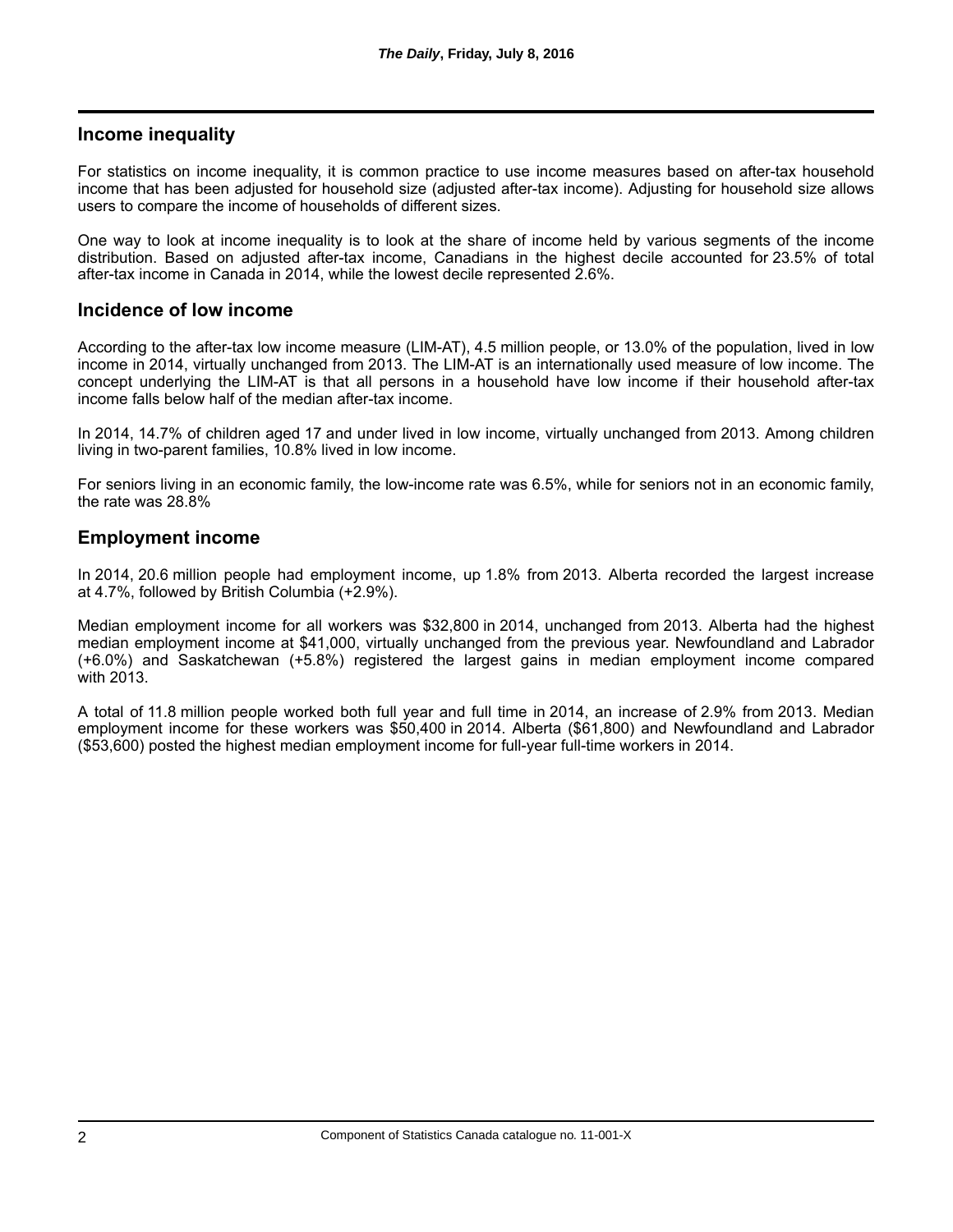#### *Note to readers*

*This release is based on data from the Canadian Income Survey. As estimates are based on probability samples, differences between estimates are reported only where they are statistically significant at the 5% level of confidence.*

*As of this release, estimates are produced according to population projections based on data from the 2011 Census of Population. As a result, data from 2006 to 2013 have been revised.*

*Geographic boundaries have also been changed. Data are now based on 2011 Census boundaries rather than 2006 Census boundaries. Subprovincial data from 2011 to 2013 have been revised to reflect these changes.*

#### *Definitions*

*An economic family refers to a group of two or more persons who live in the same dwelling and are related to each other by blood, marriage, common-law, adoption or a foster relationship. This concept differs from the census family concept used for subprovincial data in the Annual Income Estimates for Census Families and Individuals.*

*This release analyzes income on the basis of medians. The median is the level of income at which half the population has higher income and half has lower. Dollar estimates are expressed in 2014 constant dollars to factor in inflation and enable comparisons across time in real terms.*

*After-tax income is the total of market income and government transfers, less income tax.*

*Market income consists of employment income, private pensions and income from investments and other market sources.*

*Employment income consists of wages and salaries, commissions, net-income from unincorporated non-farm and or professional practice, and net farm self-employment income.*

*A full-year full-time worker is a person aged 16 and older who was employed 52 weeks in the year and who worked on average 30 or more hours per week.*

*Government transfers consist of benefits that include Old Age Security, the Guaranteed Income Supplement, Canada and Quebec pension plans, Employment Insurance, social assistance, the goods and services tax credit, provincial tax credits and various types of child benefits.*

*Income inequality refers to the extent to which income is distributed unequally among members of a population. This release analyzes income inequality using statistics based on adjusted after-tax income. This adjustment distributes income among the members of the household, and takes into account the economies of scale present in larger households, the increasing number of people living on their own and the decline in family size over time. The adjustment is made by dividing household income by the square root of the household size and assigning this value to all persons in the household. While there are different ways to describe income inequality, this release analyzes the share of adjusted after-tax income held by various segments of the income distribution.*

*Low income in this release is calculated using the after-tax low income measure. Individuals are defined as having low income if their adjusted after-tax income falls below 50% of the median adjusted after-tax income. Adjusted after-tax income is derived by dividing household income by the square root of the household size and assigning this value to all persons in the household.*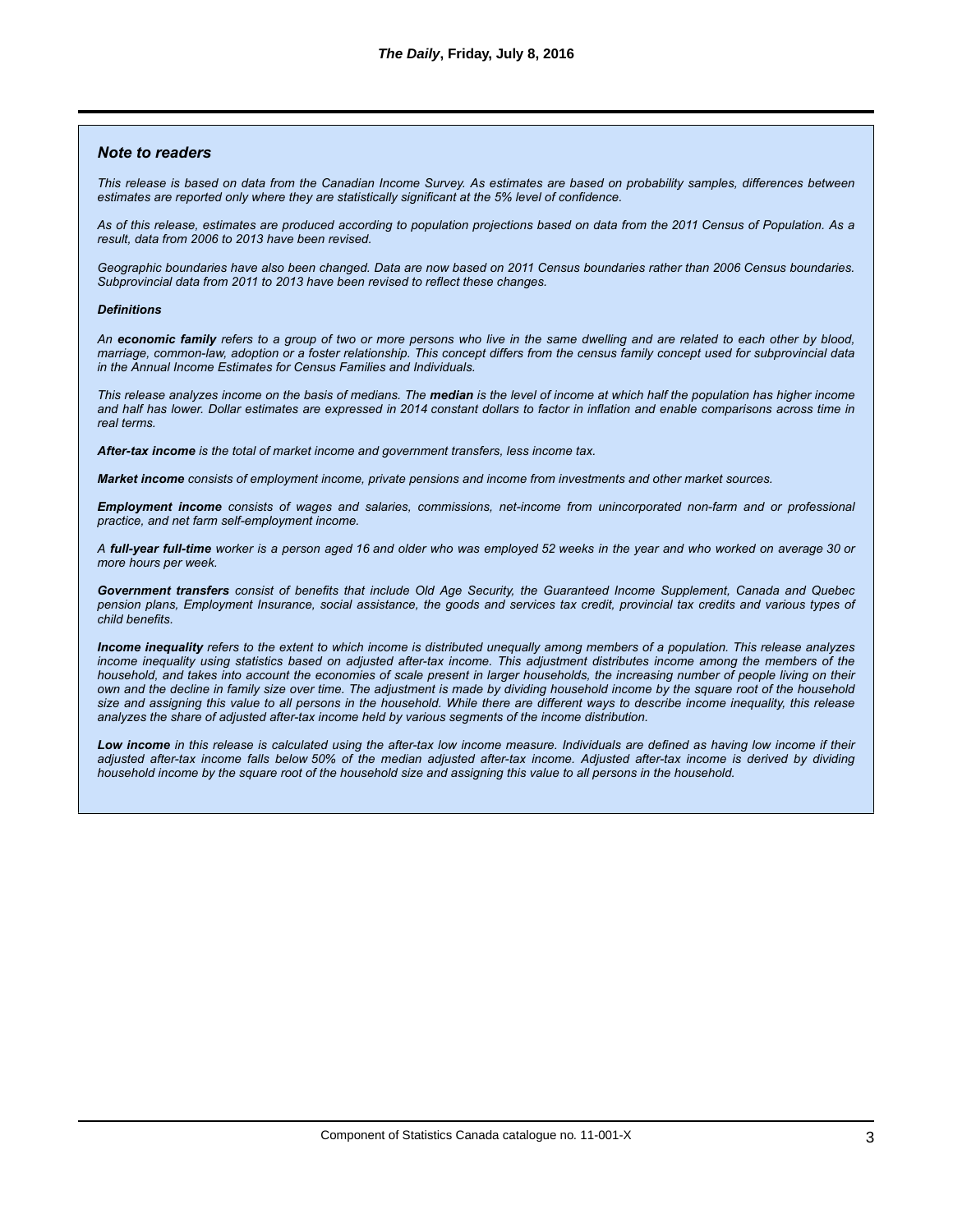## **Table 1 Income statistics by selected family types**

|                                         | 2013                           |                  |                         | 2014       |                     |                  |                         |            |
|-----------------------------------------|--------------------------------|------------------|-------------------------|------------|---------------------|------------------|-------------------------|------------|
|                                         | After-tax<br>income            | Market<br>income | Government<br>transfers | Income tax | After-tax<br>income | Market<br>income | Government<br>transfers | Income tax |
|                                         | median (2014 constant dollars) |                  |                         |            |                     |                  |                         |            |
| Economic families and persons not in an |                                |                  |                         |            |                     |                  |                         |            |
| economic family                         | 54,200                         | 51,100           | 5,300                   | 6,500      | 55,600              | 52,100           | 5,600                   | 6,800      |
| Economic families                       | 73.900                         | 74,500           | 7.200                   | 10,100     | 75,700              | 76,400           | 7,300                   | 10,400     |
| Senior families                         | 53,500                         | 30,500           | 27.100                  | 3,200      | 54,500              | 32,600           | 26,400                  | 3,600      |
| Non-senior families                     | 79.200                         | 85,100           | 3.700                   | 12.000     | 82,100              | 87,300           | 3.700                   | 12,400     |
| Two-parent families with children       | 87,100                         | 94,800           | 4,400                   | 13,800     | 91,000              | 98,600           | 4,200                   | 14,300     |
| Lone-parent families                    | 43.100                         | 30.400           | 10.600                  |            | 43.400              | 34,300           | 9,500                   |            |
| Persons not in an economic family       | 28,800                         | 23,700           | 1,500                   | 2,500      | 29,100              | 24,700           | 1,600                   | 2,700      |
| Seniors                                 | 26,300                         | 10.600           | 17.300                  | 700        | 26,900              | 11.900           | 17.000                  | 1,000      |
| Non-seniors                             | 30.400                         | 30,600           | 600                     | 3,400      | 29,800              | 30.600           | 700                     | 3,500      |

F too unreliable to be published

**Source(s):** CANSIM table **[206-0011](http://www5.statcan.gc.ca/cansim/a03?lang=eng&pattern=206-0011&p2=31)**.

### **Table 2 Income statistics by after-tax income decile, economic families and persons not in an economic family, 2014**

|                | Upper after-tax income limit | Average after-tax income |  |  |
|----------------|------------------------------|--------------------------|--|--|
|                | dollars                      |                          |  |  |
| Lowest decile  | 17,600                       | 9,300                    |  |  |
| Second decile  | 26,600                       | 21,800                   |  |  |
| Third decile   | 35,500                       | 31,100                   |  |  |
| Fourth decile  | 44.700                       | 40,200                   |  |  |
| Fifth decile   | 55.600                       | 50,000                   |  |  |
| Sixth decile   | 67,100                       | 61,300                   |  |  |
| Seventh decile | 82.000                       | 74,300                   |  |  |
| Eighth decile  | 100,900                      | 90,900                   |  |  |
| Ninth decile   | 131,500                      | 114,400                  |  |  |
| Highest decile |                              | 186,500                  |  |  |

. not available for any reference period **Source(s):** CANSIM table **[206-0031](http://www5.statcan.gc.ca/cansim/a03?lang=eng&pattern=206-0031&p2=31)**.

## **Table 3 Persons in low income (after-tax low income measure)**

|                                     | Persons in low income |       |                  |      |  |
|-------------------------------------|-----------------------|-------|------------------|------|--|
|                                     | 2013                  | 2014  | 2013             | 2014 |  |
|                                     | thousands             |       | % of all persons |      |  |
| All persons in low income           | 4,615                 | 4,517 | 13.4             | 13.0 |  |
| Persons under 18 years <sup>1</sup> | 1,090                 | 991   | 16.2             | 14.7 |  |
| In two-parent families              | 704                   | 603   | 12.8             | 10.8 |  |
| In female lone-parent families      | 313                   | 313   | 41.7             | 44.9 |  |
| Persons 18 to 64 years              | 2,923                 | 2,849 | 13.0             | 12.6 |  |
| In economic families                | 1,852                 | 1.777 | 10.0             | 9.6  |  |
| Not in an economic family           | 1,071                 | 1,072 | 27.4             | 27.0 |  |
| Persons 65 years and over           | 602                   | 677   | 11.6             | 12.5 |  |
| In economic families                | 204                   | 257   | 5.4              | 6.5  |  |
| Not in an economic family           | 398                   | 421   | 27.5             | 28.8 |  |

1. Data do not add up to the total, as some components have been excluded.

**Source(s):** CANSIM table **[206-0041](http://www5.statcan.gc.ca/cansim/a03?lang=eng&pattern=206-0041&p2=31)**.